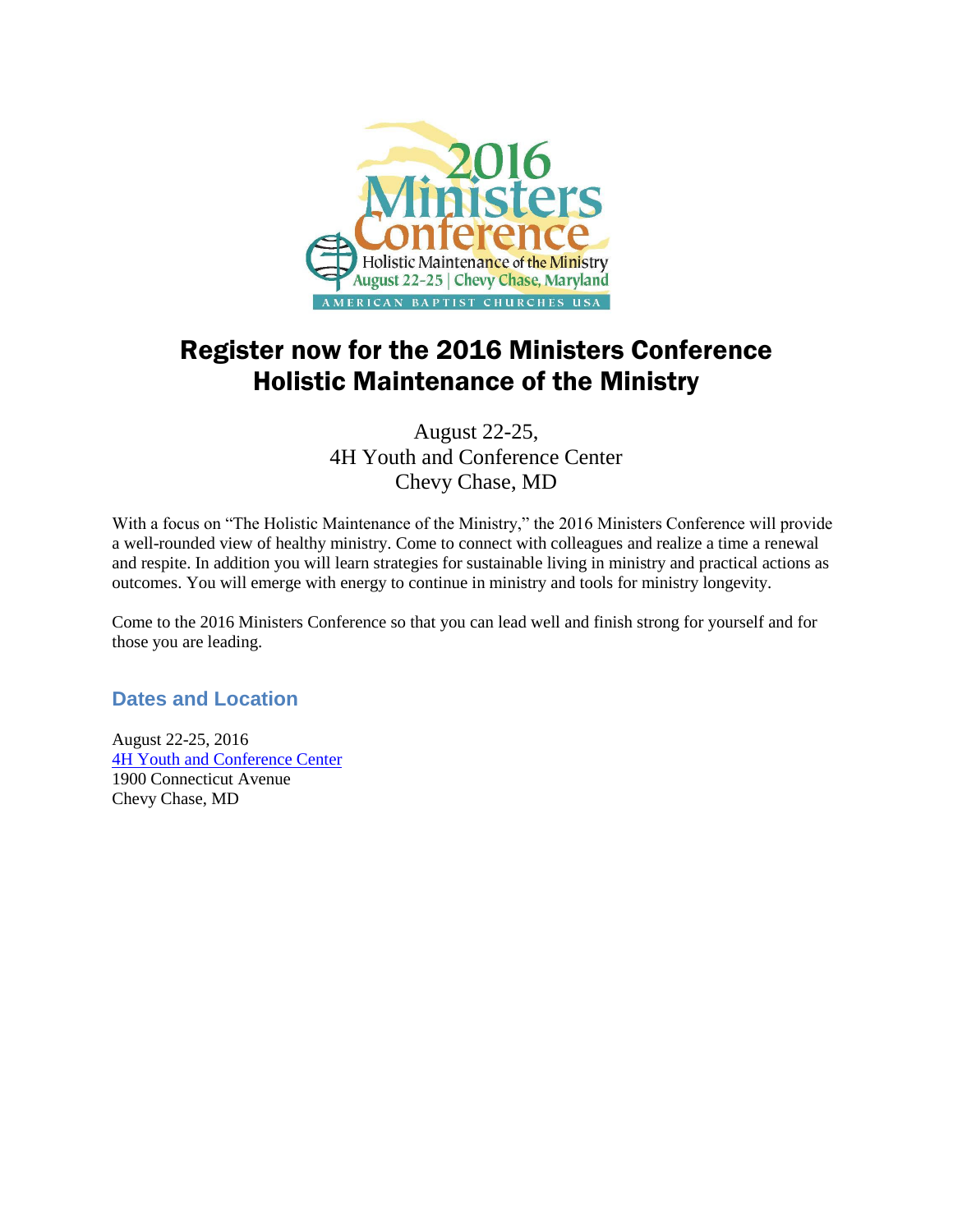### **Cost and Registration**

Early Bird Registration – April 27, 2016 – May, 27, 2016 (postmark) Late Registration – May 28, 2016 – July 10, 2016 (postmark) (25% increase on Registration fees)

## **Registration Packages**

**Individual Full Package Plan** *Includes Conference Registration and Events; Housing Monday, Tuesday, Wednesday; and all Meals*

Ministers Council Members (Single) - \$595.75 Non Member (Single) - \$645.75 Ministers Council Members (Double) - \$414.25 Non Member (Double) - \$464.25

#### **Individual A la Carte Plan**

*Includes Conference Registration and Events, plus flexible choice of Housing dates and Meals*

Ministers Council Member Registration - \$150 Non Member Registration - \$200 Housing - \$121 per night single/ \$60.50 double Breakfast - \$11.25 Lunch - \$15.50 Dinner - \$17.50

#### **Family Plan**

*Includes Conference Registration and Events for attendee, plus choice of Housing dates and Meals for family members*

Ministers Council Member Registration - \$100 Non Member Registration - \$150 Housing - \$121 per night. Breakfast - \$11.25 Lunch - \$15.50 Dinner - \$17.50 Children under the age of 5 eat free.

### **Individual Commuter Plan**

*Includes Conference Registration and Events, plus flexible choice of Meals*

Ministers Council Member Registration - \$125 Non Member Registration - \$175 Breakfast - \$11.25 Lunch - \$15.50 Dinner - \$17.50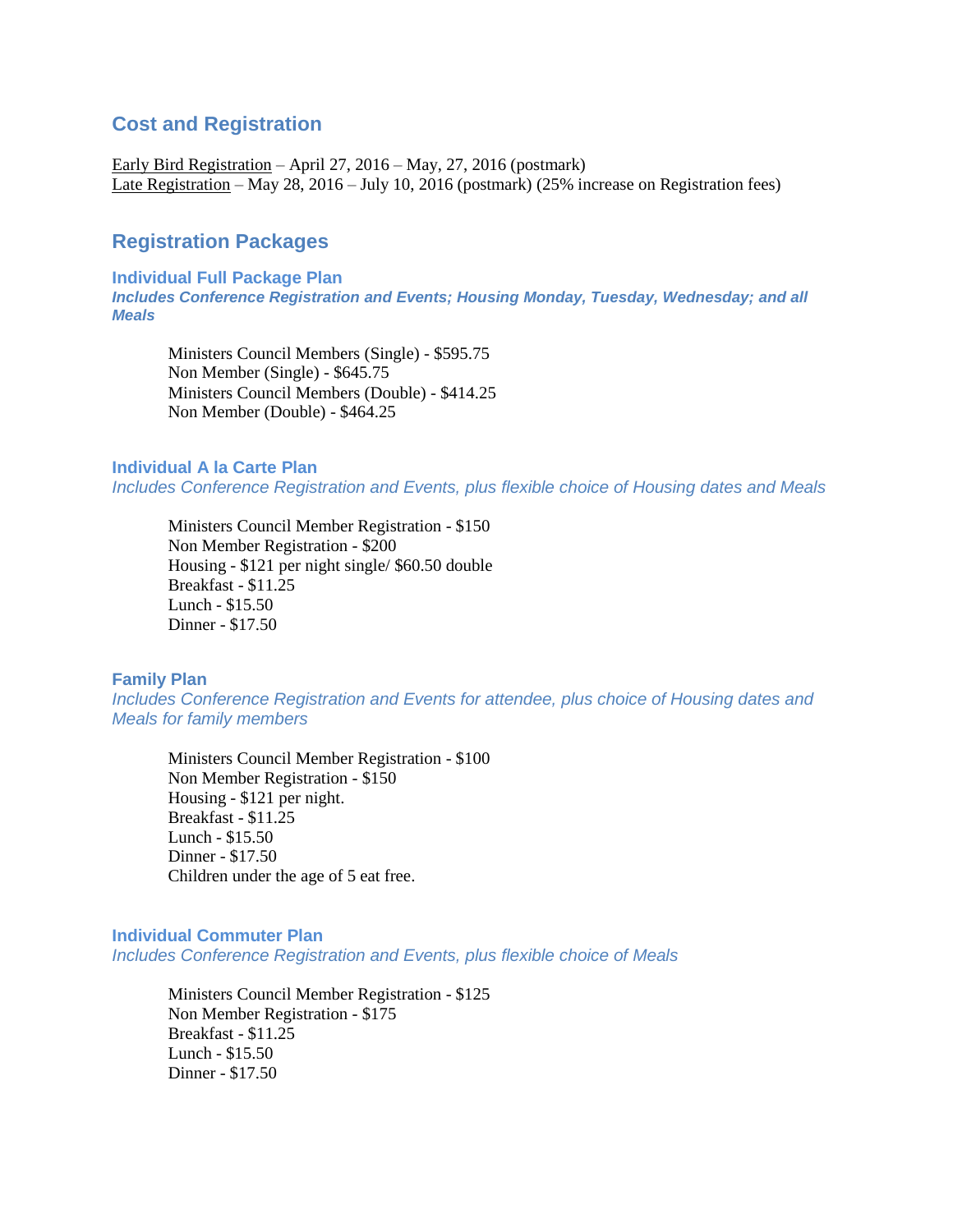### **Speakers and Musicians**

Our Conference featured leaders are [Jennifer Davidson, Ph.D.](http://www.absw.edu/staff-member/jennifer-w-davidson/), Associate Professor of Worship and Theology/Director of Chapel at American Baptist Seminary of the West, and [Brad Berglund,](http://www.reinventingsunday.com/brad_berglund_biography.htm) pastor, musician and worship leader, who will lead us in contemplative worship practices through [Rhythms of](http://www.rhythmsofthespirit.com/)  [the Spirit.](http://www.rhythmsofthespirit.com/)



Dr. Davidson brings contemplative practices of reflection, meditation and silence to experiential engagements, while demonstrating deep commitment to inclusion of all voices in the body of Christ. In addition to co-leading our experiential time, Dr. Davidson will share her extensive research and scholarly perspectives to help participants cognitively understand how to enrich our worship experiences.

Brad Berglund is a premier

thought leader and author of *Reinventing Sunday: Breakthrough Ideas for Transforming Worship* (Judson Press, 2001). As a pastor, his focus was on worship creation and leadership. Rev. Berglund is an expert in Taize style worship and leads regular pilgrimages and retreats. He brings these experiences for our Ministers Conference, offering an enriching and refreshing worshipping experience to participants. In addition to Rev. Berglund, Rev. Rene Colson Hudson and Rev. Betty Wright-Riggins will offer Spiritual Direction, Labyrinth walks, and one on one consultation.





Our Music Director for the Ministers Conference is Mr. Paul White, Jr., Mr. White is an accomplished musical artist and has performed extensively in many musical milieus nationally as well as internationally. He has won numerous piano competitions during his formal training. Paul White has studied at the New England Conservatory, Conservatory in Geneva, Switzerland, Atlantic Union College and Tufts University. His formal training included many musical genres, and because of his well-rounded experiences he is versatile in many musical styles. Paul is proficient in pianoforte, electronic keyboards and pipe organ. Mr. White is the Director of Music for the historic Peoples Baptist Church in Boston, MA.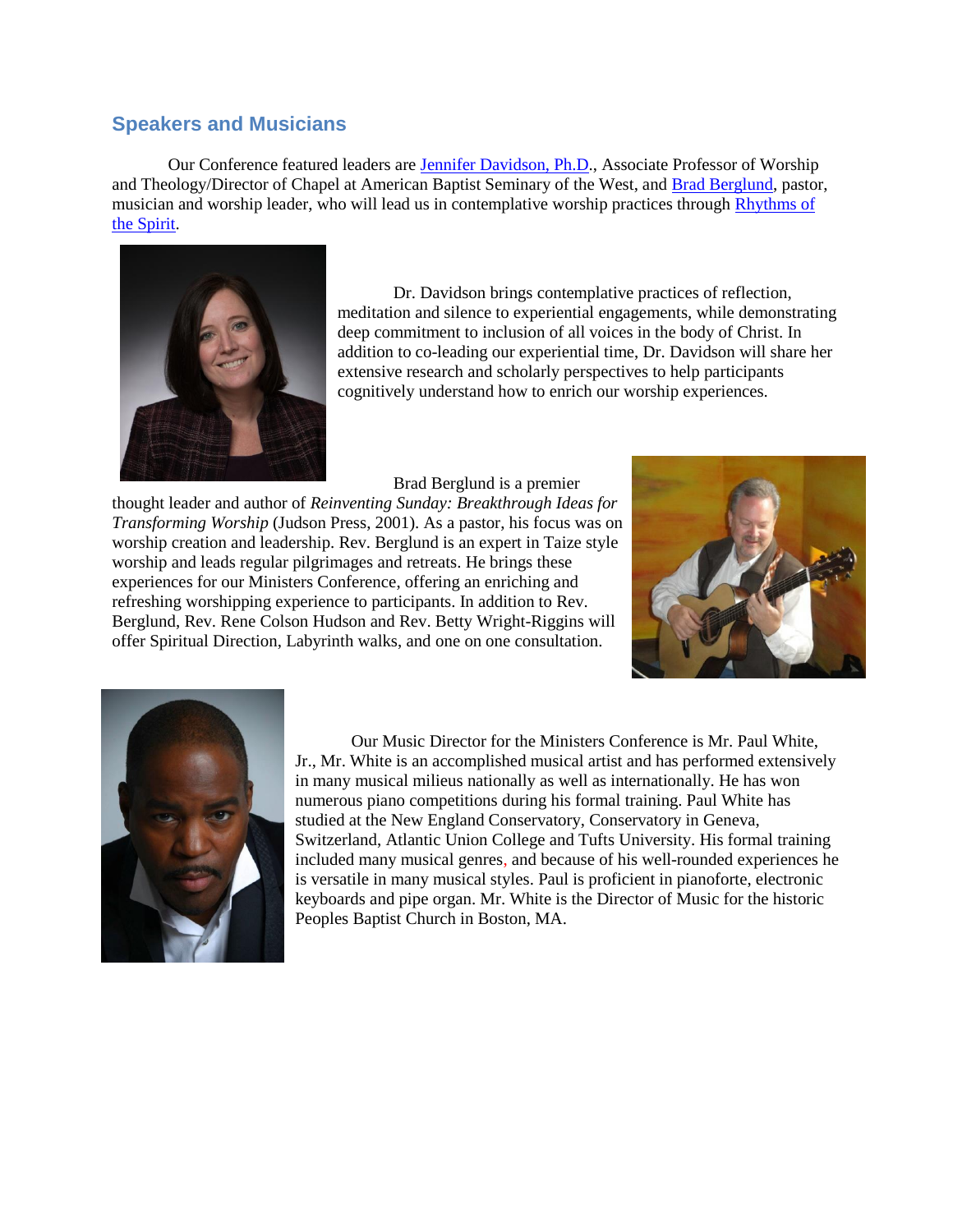# **Schedule**

# **Directions**

The National 4H Conference Center is located at [7100 Connecticut Avenue, Chevy Chase, MD 20815,](https://www.google.com/maps/place/7100+Connecticut+Ave,+Chevy+Chase,+MD+20815/@38.9811887,-77.0805095,17z/data=!3m1!4b1!4m2!3m1!1s0x89b7c90d24cbf1d5:0xb4d1407817535dce?hl=en) (Click the link for directions via Google maps). The center is one mile from our nation's capital, Washington, D.C., which offers a number of attractions. For more information see [http://www.4hcenter.org/conference-center-information-resources/.](http://www.4hcenter.org/conference-center-information-resources/)

# **Accommodations**

All rooms include

- Private bath
- Free wireless internet
- Flat Screen TV with remote control
- Telephone with voicemail
- Alarm clock/radio
- Irons, ironing boards and hair dryers available upon request from front desk.

Center amenities for overnight guests include

- Housekeeping staff that provides fresh linens and towels
- Front desk staff available to assist 24 hours of the day, seven days a week
- Coin-operated laundry machines.
- 24 hour on-site security.